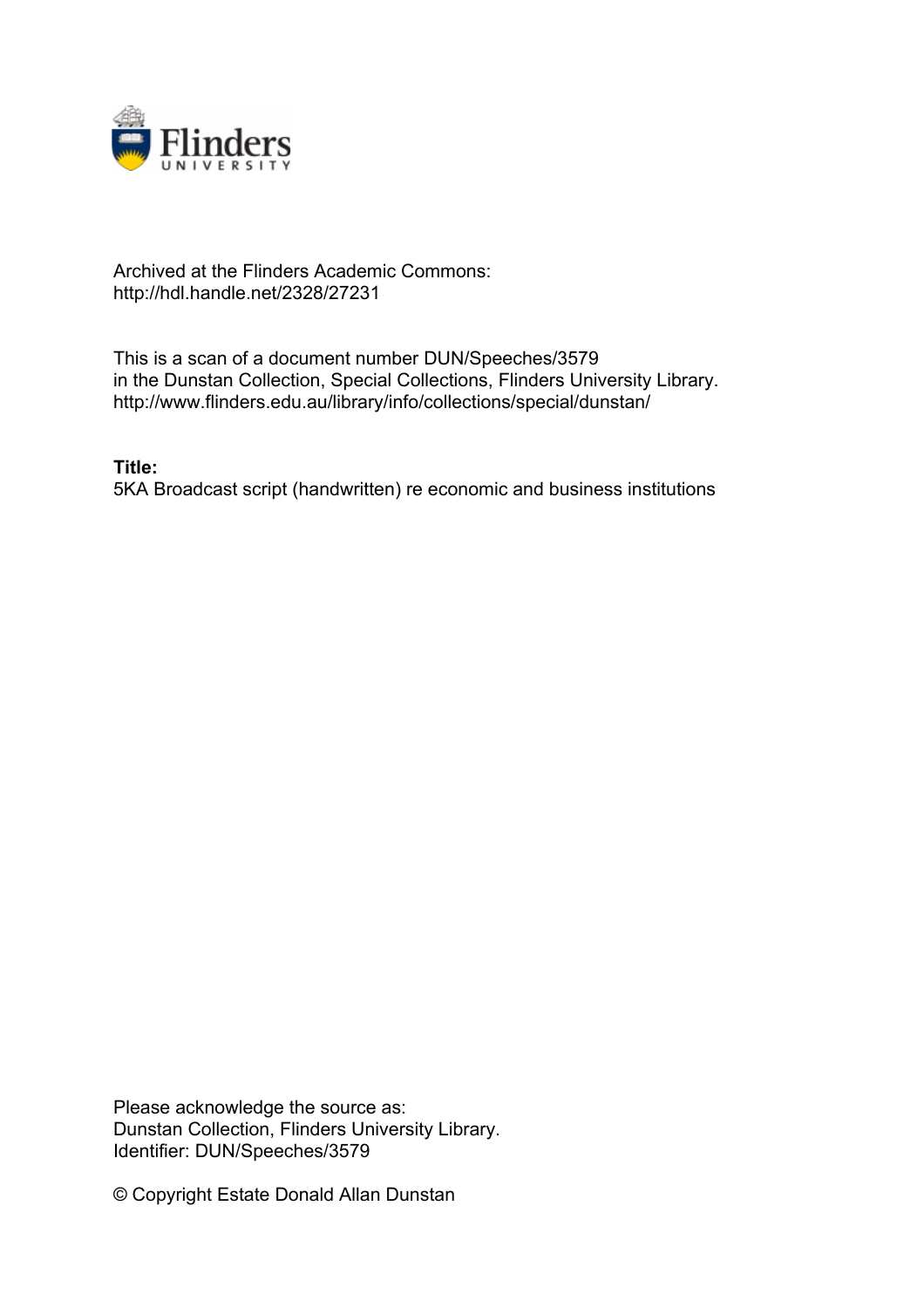Please ly per 2<br>Serol copy to section to 5 KA 35 P  $1/2/60$ . Good evening \_ So often do unitividais people a business activities are argument as if it was Ebolie, unebageable i chalugig that I<br>want Is say a few words tonight about In fact, our economie devairers institution on constantly changing their character Let Sant year ago a substantial amount The fourthting - and if one could control The general volume of credit allowed by the boules, one could determine the rate of invertiment. Whether we had inflation on not was is vitally affected by the amount of credit learned. But this has doinged. The books on responsible for one allo f condit to business formé injurne composites. As That is now no constitution power in Australia because of the time thing Terms of the Common wealth Carstitution, to control the operation of hors purchase companie out critical por very worch baseard. And you contour but though not contemplated by the makes of the constitution, oritaling plane.<br>But this slight in activity adparent unt the only sont of change which hope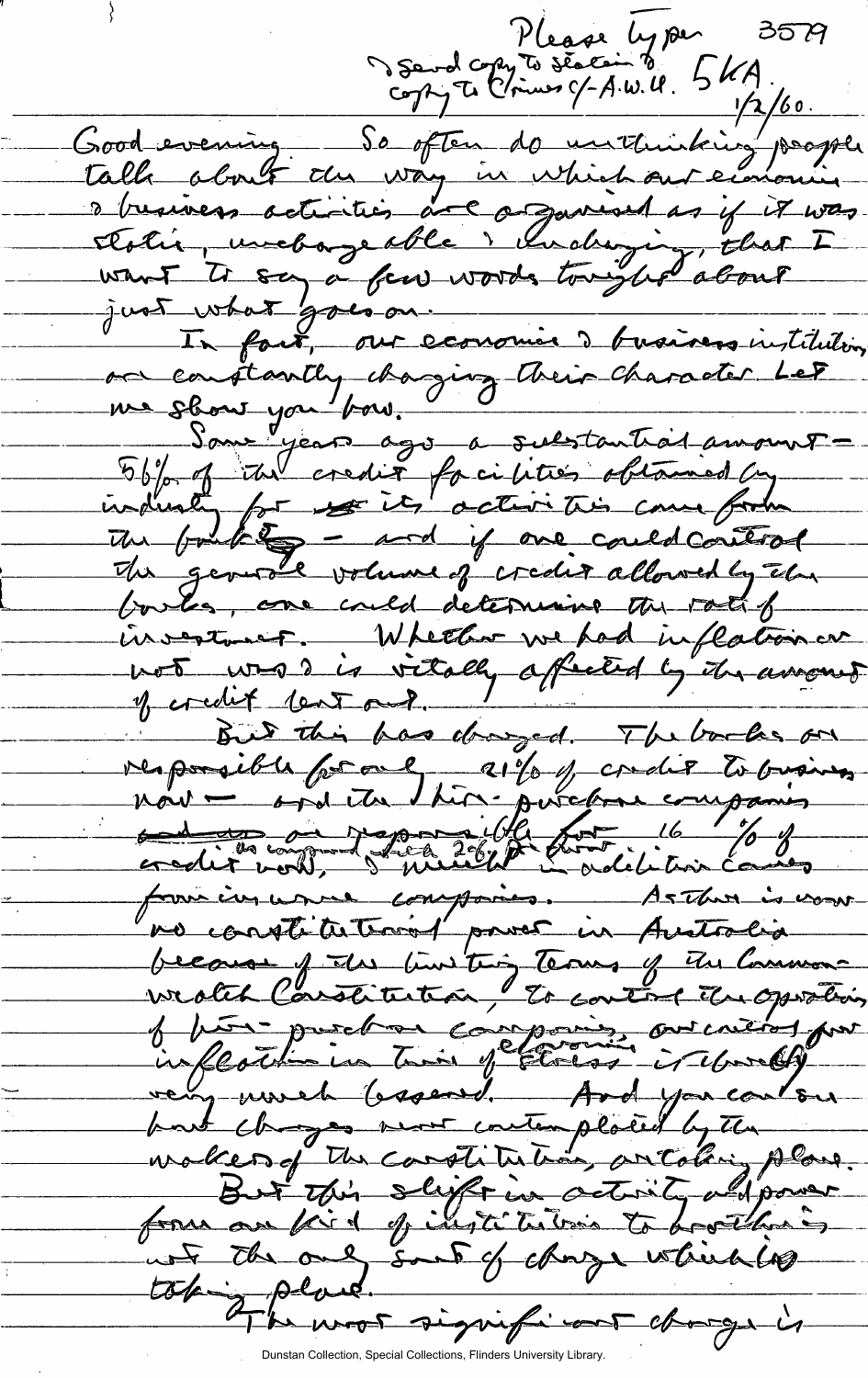dur des effective control of Austrians from jog being steadily commentatief into Hans for This hoppend. Shouldering et Acatalian componier va widel sproil.<br>Theorroge slautedes, of course, is hot very much interested in the policy of the composition wellof thank eds, wellogoised, com waintain effective control of a comp Arcant authoritative study by MIF 16 Wfeelwry lo - ferion Ladematich Economies in Monseout, aug vir There en 17 Journal des departs dispersion, 274 To vointain careol. contextlan jeanpouis on the East feature.<br>Cultour jaur stock company systems and there is competition than this does not bar wich sound effect. But this As alor fun a corretant traducy for competi time in inclusty to be constanted and for provinces to awolganate un be swalland up. The work This gregor, The fewer people effectively bund say collect out business & essering polle

Dunstan Collection, Special Collections, Flinders University Library.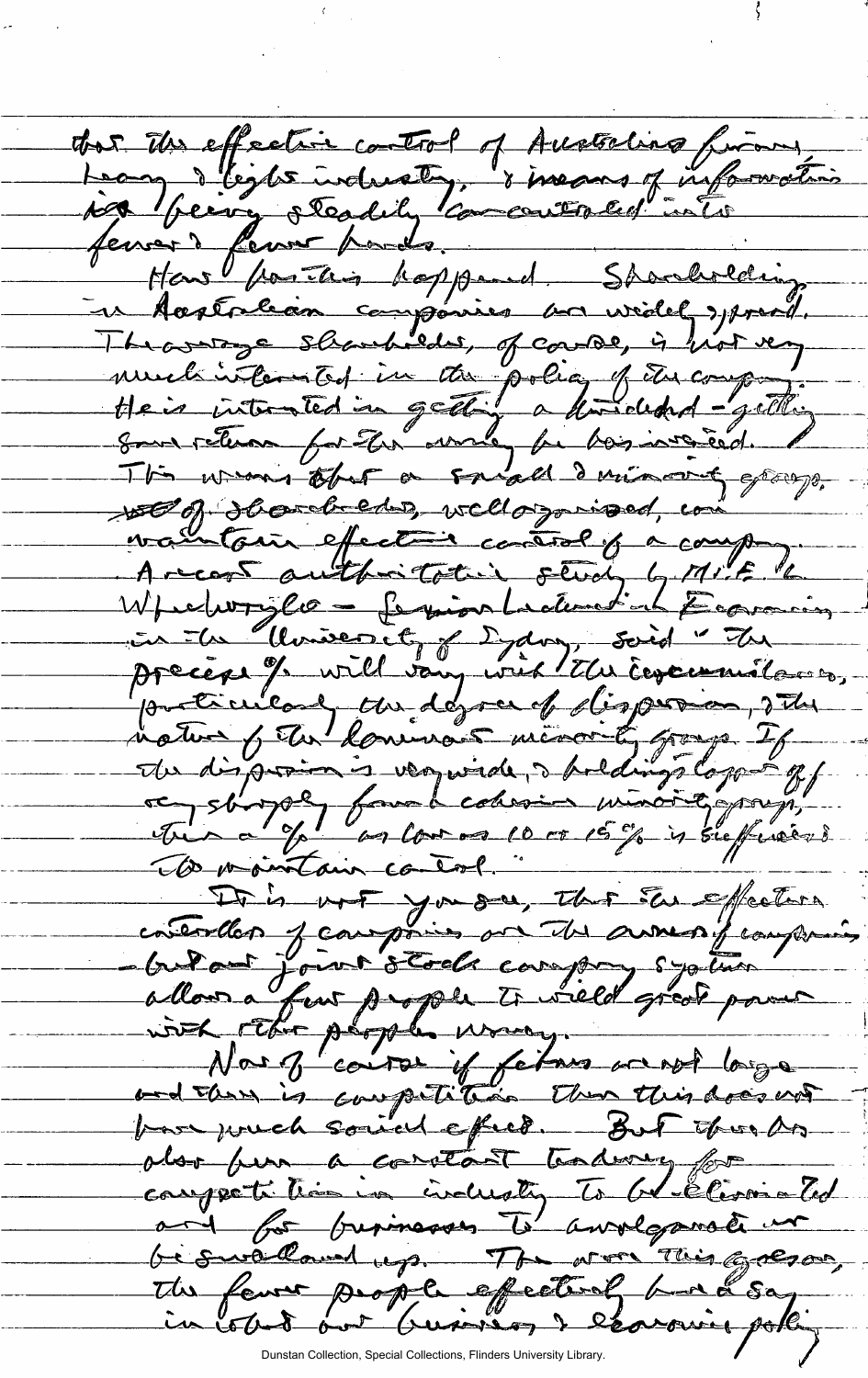The things of the as a metion will be, and the work power one the time of all of us do the effectively exercises. Apr 5 Am molgovation & talecom, there are other ways in which this corrected power decoroning control take place. Hay of this swall grays of peoplein Australia Verte industry a nouspoppe tous port I now approach "pred musicies of director as in colibras of diffing types. This mokes. Forthe whole group of Actordion company Mr Whelioryler estematic the control and aumentig à derived, is au stratedus<br>donot effecte à contre tarcoupir, The was of Thear camping (ic The widel paparente graps of composite produit et "collecturing : captical l Commenced pour unico suralle dinichi group Joinal silf populat rigidien. That Googles seck to elimicate on prother coupter castod the aufommeter other of large correspondent weborrounding En to neet spart of "toles are " (red, 2 Martin But thos groups catterle United and comers line this portions deries, a france a rig thereach of the live causes they cannot has. L'unifonity interst às a company in Sola Oh usa Cery Un Small

Dunstan Collection, Special Collections, Flinders University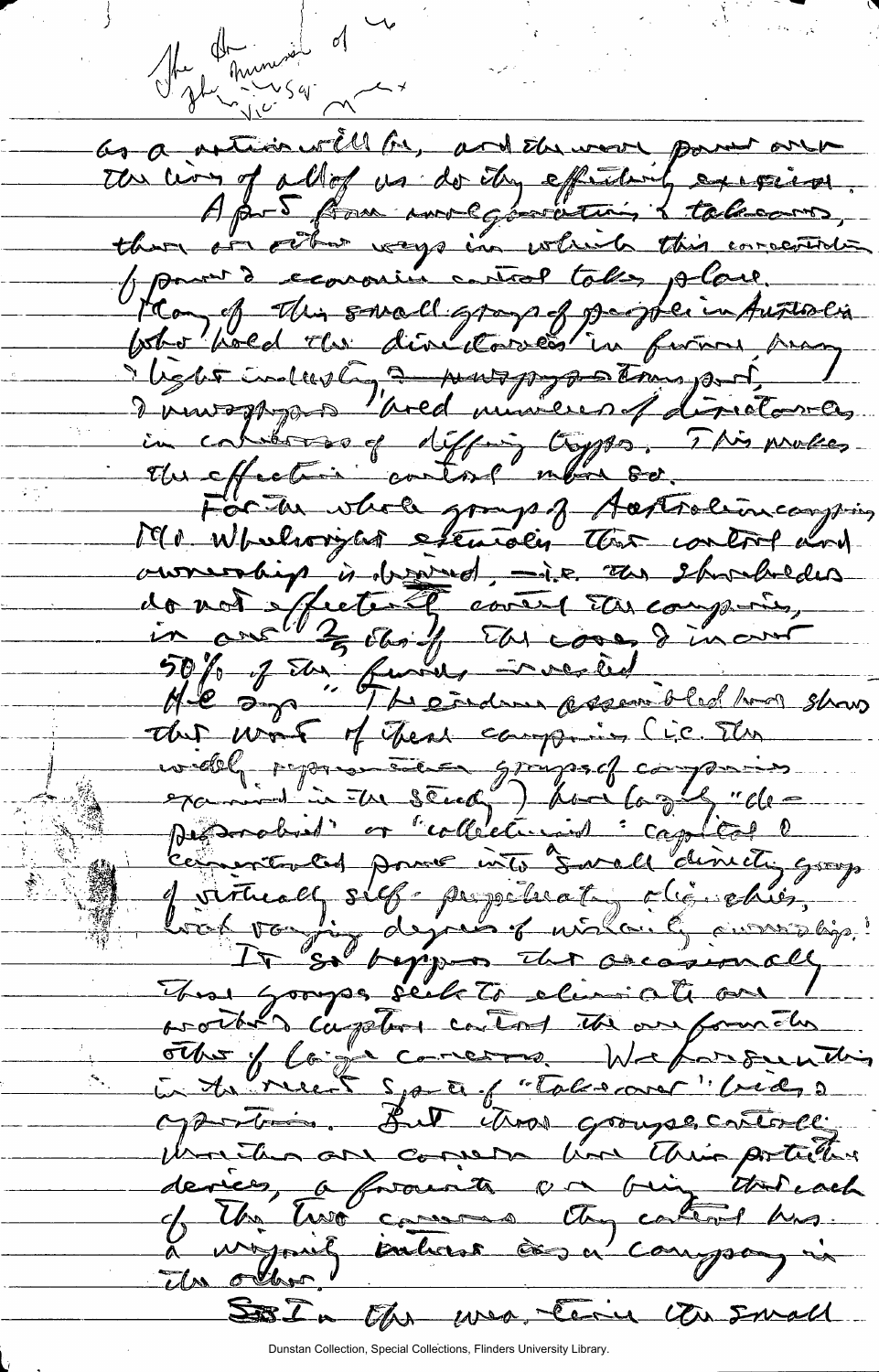out perper who in this acquisitions of the form of the comment of the form of the comment of the the comment of the the comment of the comment of the comment of the comment of the comment of the comment of the comment of t I have easy took that there Stould be no governor Top interparament vich étrin autorités. Thyse the That's usualings. Governants and accoutéle à Eu people. It is me this arrafters, What we are forced victim Australia in vot der question control the wave policy for fluid the du propolis content in propole. (réadmyson.

Dunstan Collection, Special Collections, Flinders University Library.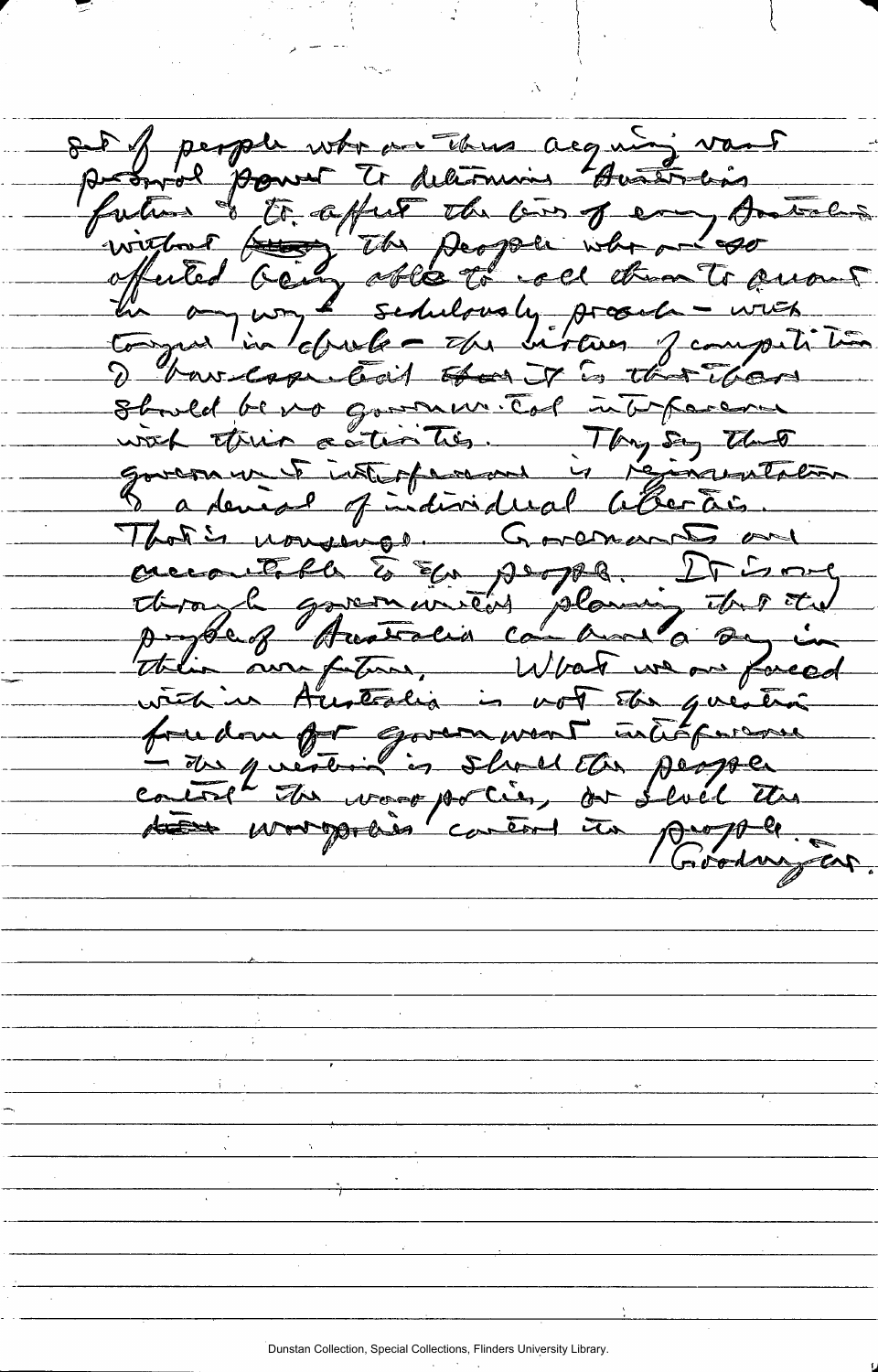5KA 1/2/60

Good evening. So often do unthinking people talk about the way in which our economic & business activities are organised as if it was static, unchangeable & unchanging, that I want to say a few words tonight about just what goes on.

In fact, our economic & business institutions are constantly changing their character. Let me show you how.

Some years ago a substantial amount - 56% of the credit facilities obtained by industry for its activities come from the banks – and if one could control the general volume of credit allowed by the banks, one could determine the rate of investment. Whether we had inflation or not was & is vitally affected by the amount of credit lent out.

But this has changed. The banks are responsible for only 21% of credit to business now - and the hire-purchase companies are responsible for 16% of credit now as compared with 2% pre-war & much in addition comes from insurance companies. As there is now no constitutional power in Australia because of the limiting terms of Commonwealth Constitution, to control the operation of hire-purchase companies, our control over inflation in times of economic stress is thereby very much lessened. And you can see how changes never contemplated by the makers of the Constitution, are taking place.

But this shift in activity and power from one kind of institution to another is not the only sort of change which is taking place.

The most significant change is

## (NEW PAGE)

that the effective control of Australias finance, heavy and light industry, & means of information is being steadily concentrated into fewer & fewer hands.

How has this happened. Shareholdings in Australian companies are widely spread. The average shareholder, of course, is not very much interested in the policy of the company. He is interested in getting a dividend - getting some return for the money he has invested. This means that a small minority group of shareholders, well-organised, can maintain effective control of a company. A recent authoritative study by Mr E.L. Wheelwright - Senior Lecturer in Economics in the University of Sydney - said 'the precise % will vary with the circumstances, particularly the degree of dispersion, & the nature of the dominant minority group. If the dispersion is very wide, & holdings taper off very sharply from a cohesive minority group, then a % as low as 10 or 15% is sufficient to maintain control.'